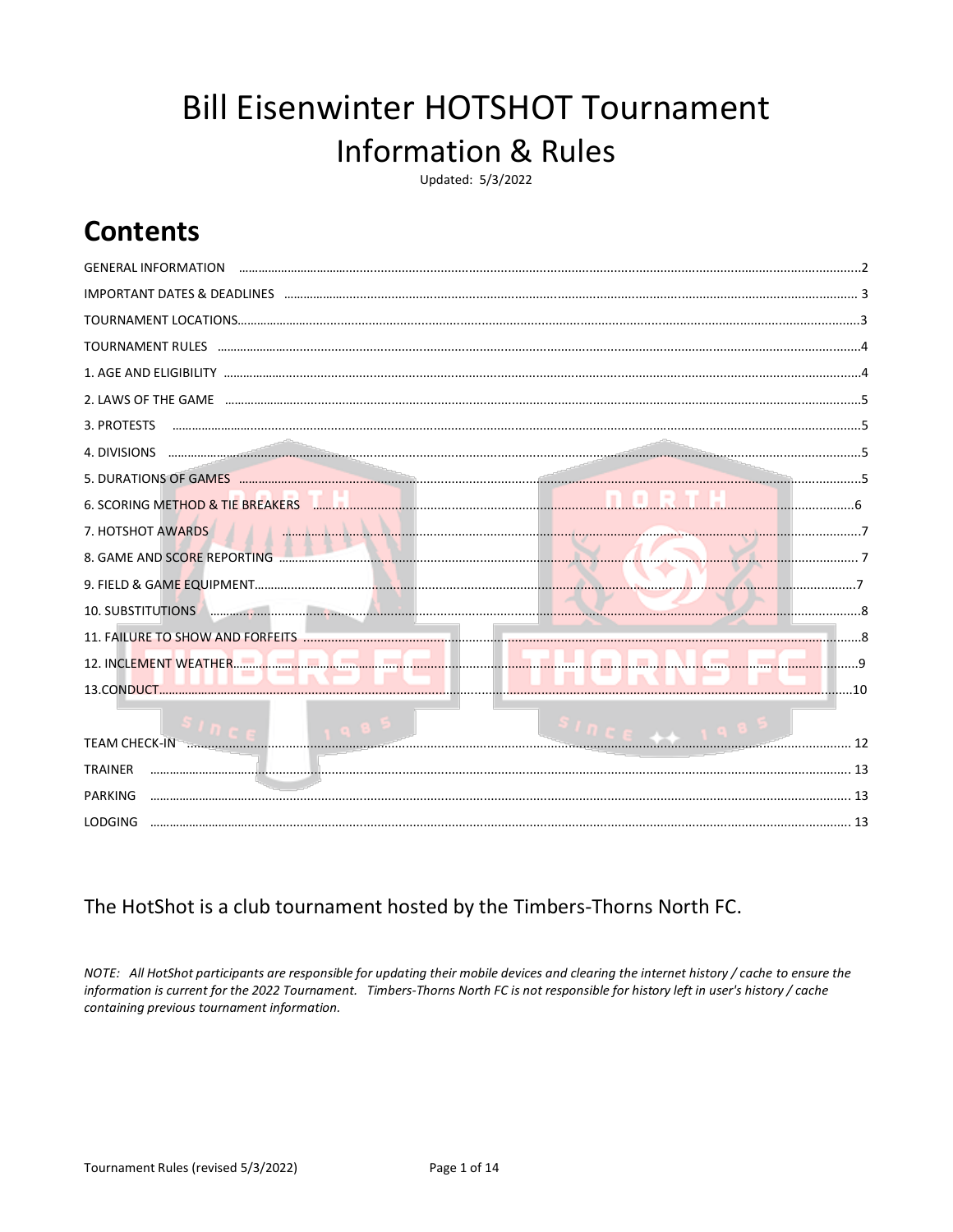### GENERAL INFORMATION

1. Cost:

| U8 Entry Fee:                           | $$350$ $(5-ys-5)$ |
|-----------------------------------------|-------------------|
| U9/U10 Entry Fee: \$600 (7-vs-7)        |                   |
| U11-U12 Entry Fee: \$625 (9-vs-9)       |                   |
| $U13 - U19$ Entry Fee: \$700 (11-vs-11) |                   |

- 2. This tournament is open to affiliated competitive teams from US Club Soccer, other USSF affiliated members and foreign countries. Gold, Silver and Bronze divisions of play may be formed for boys and girls age U10 – U19, dependent upon participation.
- 3. Team registrations are required to be completed via gotsport [\(https://system.gotsport.com/event\\_regs/51181a4095\)](https://system.gotsport.com/event_regs/51181a4095)) Registration fees can be paid with a credit card (a 3% fee applies in addition to team registration fee). A \$75 late fee applies for any application received after April 29, 2022, subject to Tournament Director for approval.
- 4. Contact HotShot Tournament Director at: [hotshot@timbersthornsnorthfc.com](mailto:hotshot@timbersthornsnorthfc.com?subject=HotShot%20Rules)
- 5. Under no circumstances whatsoever will US Club Soccer, IYSA, USYSA, the Timbers-Thorns North FC, the Tournament Director, Tournament Coordinator, Tournament Committee or any of their official representatives be responsible for any expenses (including the tournament entry fee) incurred by any team. This includes a situation whereby the tournament or any game(s) is canceled in whole or part.
- 6. The Bill Eisenwinter's HotShot Tournament is a **zero tolerance tournament**. Coaches have the responsibility for the conduct of players, bench and spectators at ALL times. If in the opinion of the officials (including but not limited to, referee, tournament director, director of competition, or Timbers-Thorns North FC Board Member), a game may be terminated or temporarily suspended for the misconduct of coaches, players, bench or spectators. The offending team can be suspended from further play, forfeit that game, and all remaining games. All previously earned points will remain as played.  $\mathcal{L}_{\mathcal{A}}$  $\Box$
- 7. The Tournament Committee's or their official representative's interpretation of the rules shall be final pertaining to this tournament.
- 8. No items, including raffle tickets, flyers, posting, and advertising, may be sold or distributed at tournament headquarters, playing fields, or surrounding areas for the duration of the tournament unless specifically sanctioned by the Tournament Committee.
- 9. There are no pets/animals allowed at any of the HotShot locations.
- 10. Parking outside the designated tournament parking areas is prohibited. Parking will not be allowed on Dalton Avenue, Finucane Drive and designated emergency vehicle area. Vehicle towing will be in force during this event at the owner's expense.
- 11. The tournament will allow parking for campers and motorhomes during the hours of 8:00 AM to 8:00 PM.
- 12. Apparel vendors will be onsite at tournament headquarters (Hayden Meadows, Canfield Middle School & CSC/Skyway).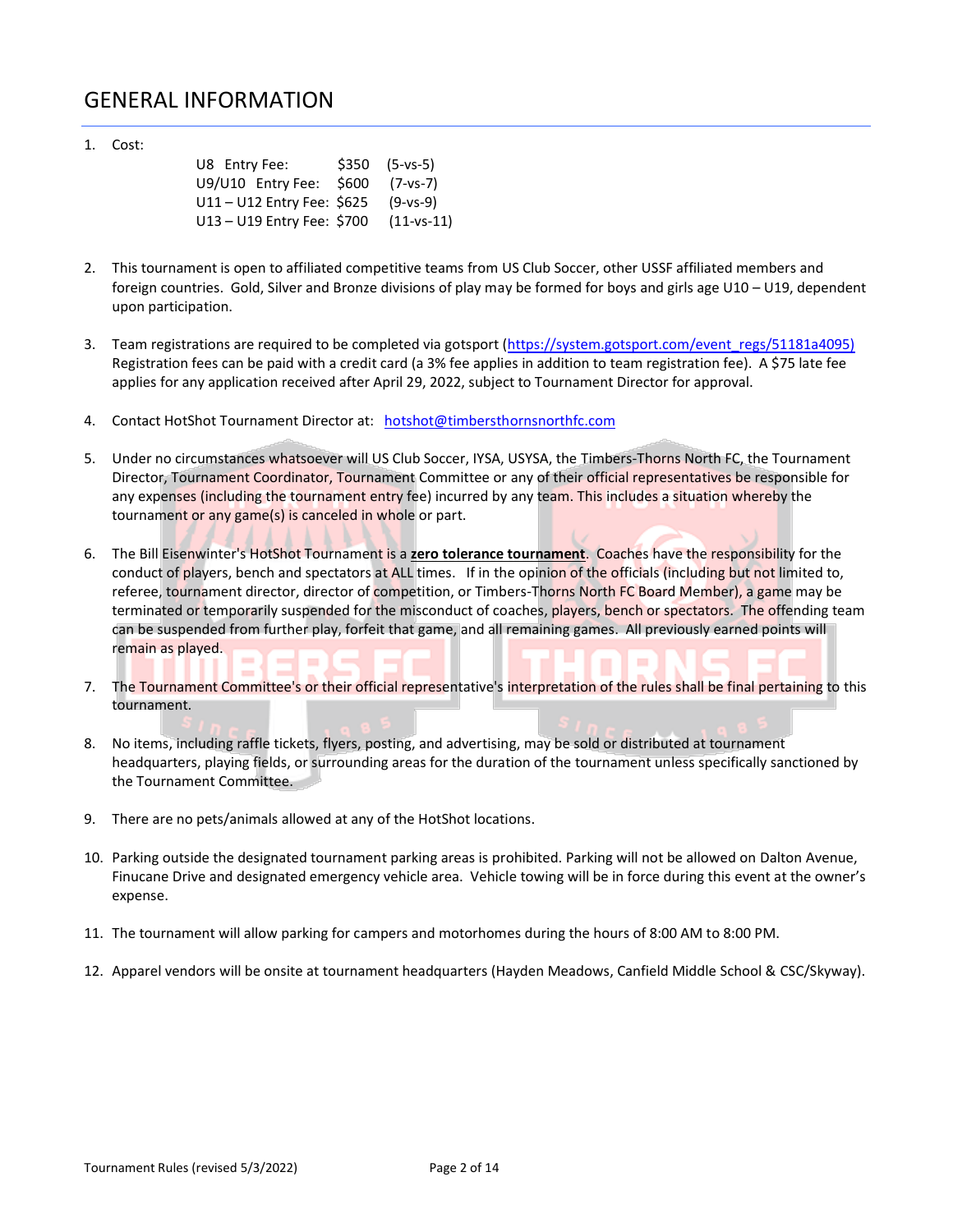### IMPORTANT DATES & DEADLINES

- Tournament Dates: **May 6th -8 th, 2022**
- Registration Deadline: **April 1, 2022**
- Late Fee Deadline: **April 29, 2022.** A **\$75 late fee** applies for any application received after April 29, 2022.
- Late-Start request deadline for Friday games: **April 29, 2022**.
- Online check-in completed by midnight on April 22**, 2022.**

### TOURNAMENT LOCATIONS

- Team Check-In
	- o Online Check –in completed by April 22, 2022
- Complexes
	- o Borah Elementary
		- 632 E. Borah Ave, Coeur d' Alene, ID
	- o Canfield Middle School Headquarters for U13 U19
		- **E.** 1800 E. Dalton Avenue, Coeur d'Alene, ID
	- o Hayden Meadows Elementary School Headquarters for U8 U12
		- 900 E. Hayden Avenue, Hayden, ID
	- o Coeur d'Alene High School
		- 5530 N. 4<sup>th</sup> Avenue, Coeur d'Alene, ID
	- o Coeur d'Alene Soccer Complex / Skyway Elementary
	- 6701 N. Courcelles Parkway, Coeur d'Alene, ID o Lake City High School
		- **6101 N. Ramsey Road, Coeur d'Alene, ID**
	- o Real Life Ministries
		- 1860 N. Cecil Road, Post Falls, ID
	- o Woodland Middle School
		- **2101 W. St. Michelle, Coeur d'Alene, ID**
	- o Lakeland Middle School
		- 15601 ID-41, Rathdrum ID 83858
- Tournament Headquarters
	- o Canfield Middle School Headquarters for U13 U19
	- o Hayden Meadows Elementary Headquarters for U9 U12
	- o Coeur d' Alene Soccer Complex/Skyway Elementary for U8 & U13-U19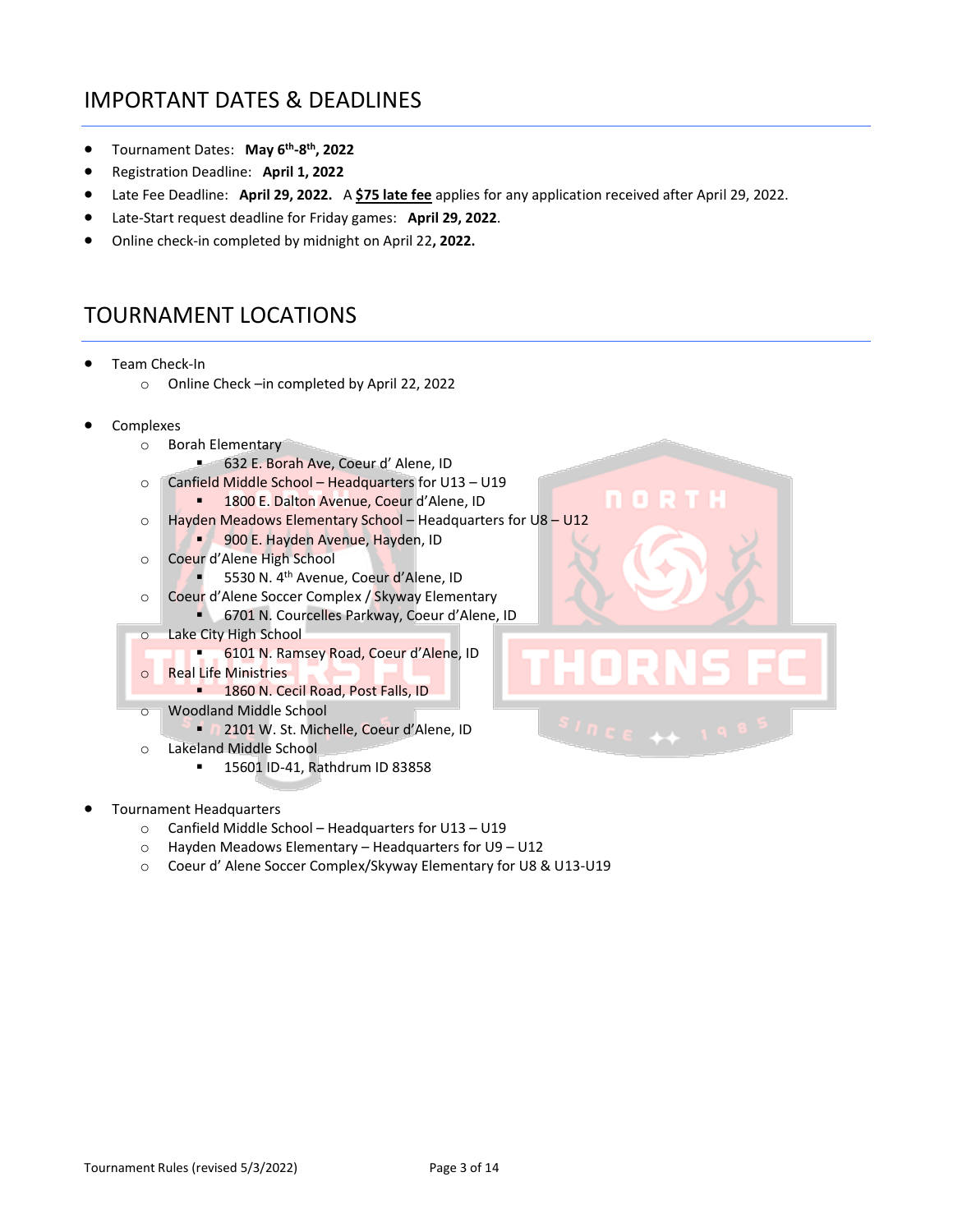### TOURNAMENT RULES

#### **1. AGE AND ELIGIBILITY**

- This tournament is sanctioned by USYSA and US Club Soccer under the Open Cup format. This allows competitive teams from both US Club Soccer and any other USSF affiliated members (state associations, etc.) to compete in this event.
- Participation in the tournament is open to accepted boys and girls teams for U-8 through U-19 meeting the age limit of the specified division. Players must have been born during, or subsequent to, the divisional year, as defined by US Soccer guidelines.

| Age groups*:                       | Format:        | Max Roster Size: | <b>Guest Players</b> |
|------------------------------------|----------------|------------------|----------------------|
| Under 19 (Born in 2003 or younger) | $11 - vs - 11$ | 20               | 4                    |
| Under 18 (Born in 2004 or younger) | $11 - vs - 11$ | 20               | 4                    |
| Under 17 (Born in 2005 or younger) | $11 - vs - 11$ | 20               | 4                    |
| Under 16 (Born in 2006 or younger) | $11 - vs - 11$ | 20               | 4                    |
| Under 15 (Born in 2007 or younger) | $11 - vs - 11$ | 20               | 4                    |
| Under 14 (Born in 2008 or younger) | $11 - vs - 11$ | 20               | $\overline{4}$       |
| Under 13 (Born in 2009 or younger) | $11 - vs - 11$ | 20               | $\overline{4}$       |
| Under 12 (Born in 2010 or younger) | $9 - vs - 9$   | 18               | 4                    |
| Under 11 (Born in 2011 or younger) | $9 - vs - 9$   | 18               |                      |
| Under 10 (Born in 2012 or younger) | $7 - vs - 7$   | 14               | $\overline{4}$       |
| Under 9 (Born in 2013 or younger)  | 7-vs-7         | 14               |                      |
| Under 8 (Born in 2014 or younger)  | $5 - vs - 5$   | 12<br>$\Box$     | $\overline{4}$       |

\* Combining of age groups will be done at the Tournament Committee's discretion, if needed.

- Each team accepted must be registered with either US Club Soccer or with a national state association affiliated with USSF, and must present either a valid US Club Soccer roster or a valid state competitive roster at check-in.
- Out of state teams that are NOT affiliated with US Club Soccer must have Permission to Travel Form signed by their association. This is NOT required for US Club Soccer teams.
- Guest players must be identified at team check-in to be eligible for tournament play. Adding guest players after the check-in deadline or on the day of the event will not be allowed. Guest players must have a current and valid player registration card issued by the same national association that issued the cards for the rest of the team. Guest players may be recreational players provided they obtain certification comparable to a player registration card and obtain this certification from the same state official that grants player registration cards. Guest players from a different club must have written permission from the player's club.
- No player may compete in the tournament in two age groups or on two separate teams/game rosters without the approval from the Tournament Director.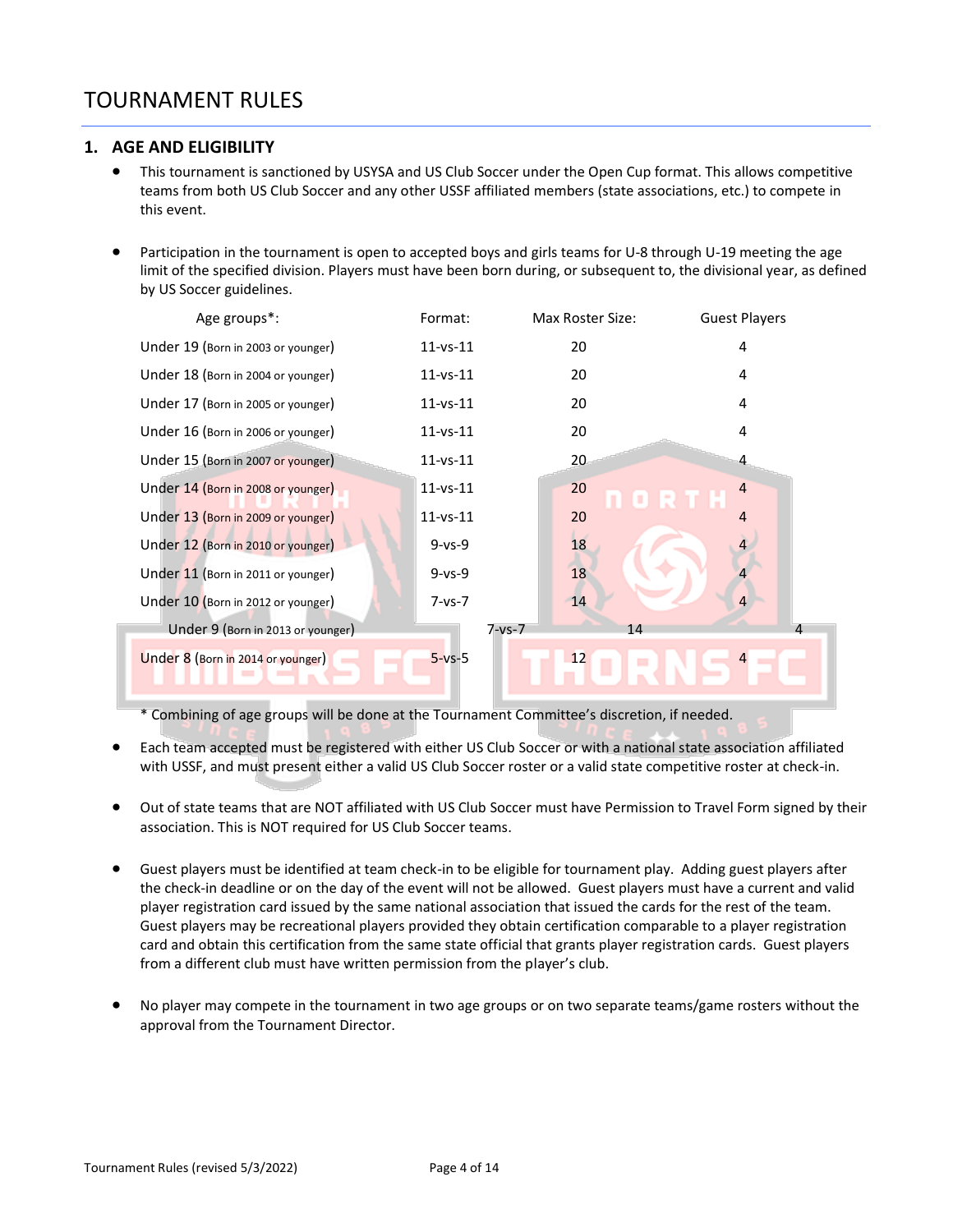#### **2. LAWS OF THE GAME**

All games shall be played in accordance with FIFA & USSF Laws, except as specifically modified by these rules.

The Tournament will follow the US Soccer Player Development Initiatives. No Heading Rule shall apply to all U8 through-U11 matches.

#### **3. PROTESTS**

No protest or appeal process exists for disputes on or off the field. Any matter not covered by the Rules of this event will be decided by the Tournament Director or designated official. All referee decisions are considered final. Red cards and ejections will not be rescinded.

#### **4. DIVISIONS**

Bracketing shall be formed at the discretion of the Tournament Committee. All teams will be scheduled for a minimum of three games. The tournament will make efforts to provide multiple divisions at most age groups.

- Gold Division
- Silver Division
- Bronze Division

Although teams may request to be placed in a specific division, final placement is at the discretion of the Tournament Committee. Divisions may be deleted, combined or added at the Tournament Committee's discretion.

There will be Championship games in all the divisions except for the 4-team and 5-team divisions, in which the division winner will be determined by Round-Robin play format.

The Tournament may accept a team as a "Guest Team" in order to fill a late-vacancy in a Division.

#### **5. DURATIONS OF GAMES**

|           | The duration of all tournament games shall be in accordance with the following: |
|-----------|---------------------------------------------------------------------------------|
| $U-8:$    | two 25-minute halves, 5-minute half time, no overtime period                    |
| $U-9:$    | two 25-minute halves, 5-minute half time, no overtime period                    |
| $U - 10:$ | two 25-minute halves, 5-minute half time, no overtime period                    |
| $U - 11:$ | two 30-minute halves, 5-minute half time, no overtime period                    |
| $U-12:$   | two 30-minute halves, 5-minute half time, no overtime period                    |
| $U-13:$   | two 35-minute halves, 5-minute half time, no overtime period                    |
| $U-14:$   | two 35-minute halves, 5-minute half time, no overtime period                    |
| $U-15:$   | two 35-minute halves, 5-minute half time, no overtime period                    |
| $U-16:$   | two 35-minute halves, 5-minute half time, no overtime period                    |
| $U-17:$   | two 35-minute halves, 5-minute half time, no overtime period                    |
| $U-18:$   | two 35-minute halves, 5-minute half time, no overtime period                    |
| $U-19:$   | two 35-minute halves, 5-minute half time, no overtime period                    |

- All tournament games will be a running clock. No stoppage of time. The Tournament Director may adjust playing times as circumstances warrant.
- The referee is the official timekeeper and therefore all decisions regarding game duration are solely at the referee's discretion and shall not be protested.
- Games will start/end at the listed times on the released schedule.
- If deemed necessary by the Site Director, games may be shortened or cancelled due to weather, or other circumstances. The Site Director has sole discretion to make this decision. There will be no refunds given for any delay and/or cancellation of any games.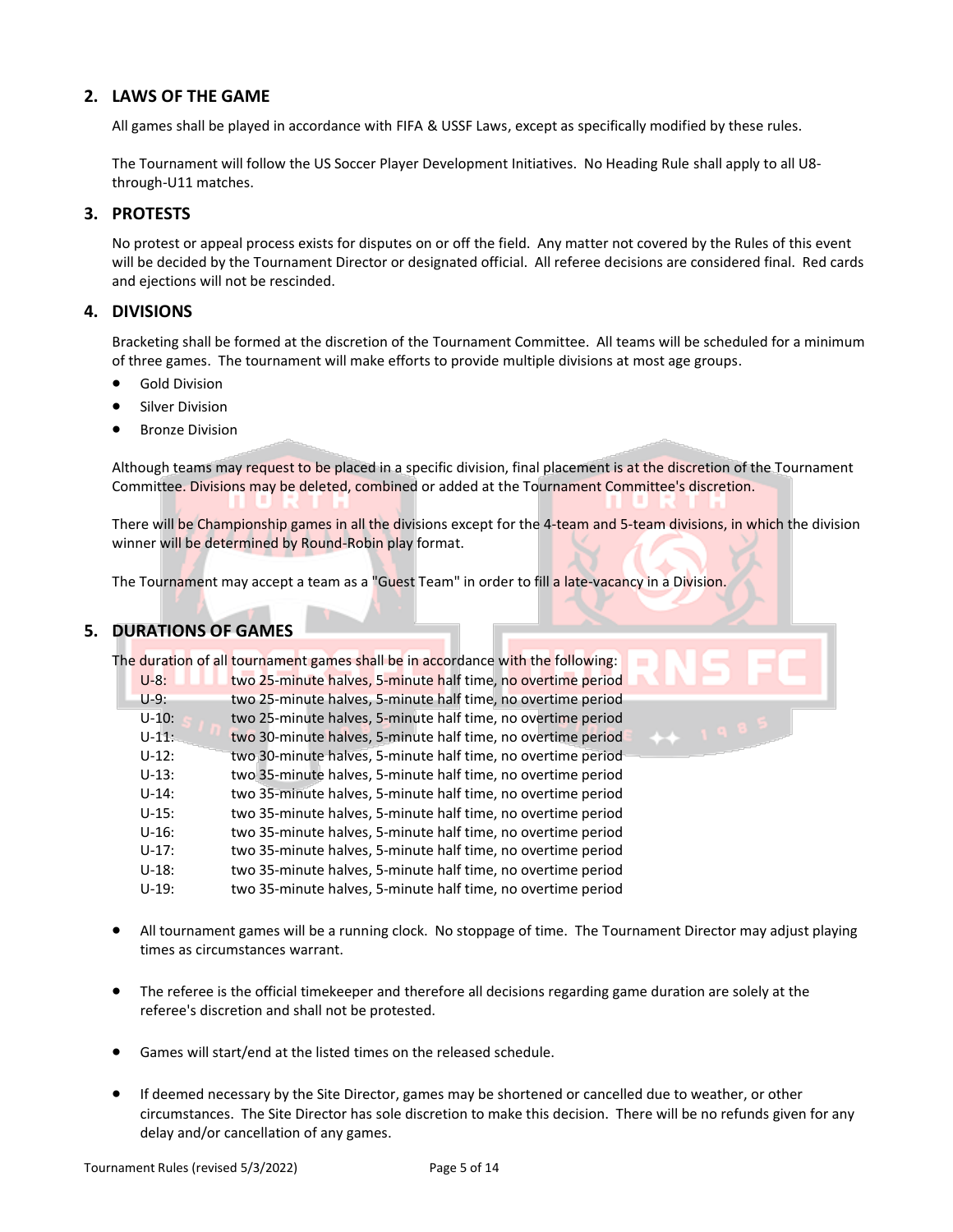• In excessive heat conditions, water breaks can be allowed by the referee at his/her discretion, after prior consultation with the Tournament Director and/or Tournament Coordinator.

#### **Preliminary games:**

All preliminary games will be the length listed above. Preliminary games may end in a tie.

#### **Quarter-Final and Semi-Final games:**

All quarter-final and semi-final games will be the length listed above with a 5-minute half time. Quarter-Final and Semi-Final games ending in a tie after regulation time will go immediately to FIFA Kicks-from-the-Penalty-Mark to determine the winner.

#### **Championship games:**

All championship games will be the length listed above with a 5-minute half time. Championship games ending in a tie after regulation time will play two overtime periods of five (5) minutes (with 1-minute between periods). Overtime will be Golden Goal, meaning if a goal is scored, then the game is over. If a goal is not scored during the duration of overtime, then the game will go to FIFA Kicks-from-the-Penalty-Mark.

#### **FIFA Kicks-from-the-Penalty-Mark**:

as used to determine a Match Winner for: Play-In or Quarter-Final or Semi-Final or Championship:

- Both Teams Take 5 Kicks.
- The Kicks are taken alternately by the teams.
- If, before both teams have taken 5 kicks, one team has scored more goals than the other team could score, no more kicks are taken.
- If, after both teams have taken 5 kicks, both have scored the same number of goals, or have not scored any goals, kicks continue to be taken in the same order until one team has scored a goal more than the other team from the same number of kicks.
- Only players on the field at the end of the game may participate in the kicks from the penalty mark.
- Each kick is taken by a different player and all eligible players must take a kick before any player can take a second kick.
- An eligible player may change places with the goalkeeper at any time when kicks from the penalty mark are being taken if the referee is notified.
- If a goalkeeper is sent off during the taking of kicks from the penalty mark, he/she shall be replaced by a player who was on the field when the match finished.

#### **6. SCORING METHOD AND TIE-BREAKERS**

In the preliminary games, each team will be awarded points as follows:

| Note: a Maximum of 10 points per game. |
|----------------------------------------|

At the end of the preliminary rounds, Group and/or Bracket seedings will be assigned for playoffs. In the event of a tie within a flight (within preliminary rounds only), the following criteria will be applied sequentially to determine the winner:

- A. Head-to-Head competition. This will only apply when all teams that are tied have played one another in the preliminary round.
- B. Least number of goals allowed in all tournament games.
- C. The cumulative difference between goals scored and goals allowed during all tournament games, with a maximum difference of three (3) goals per game. The highest score differential wins.
- D. Most shutouts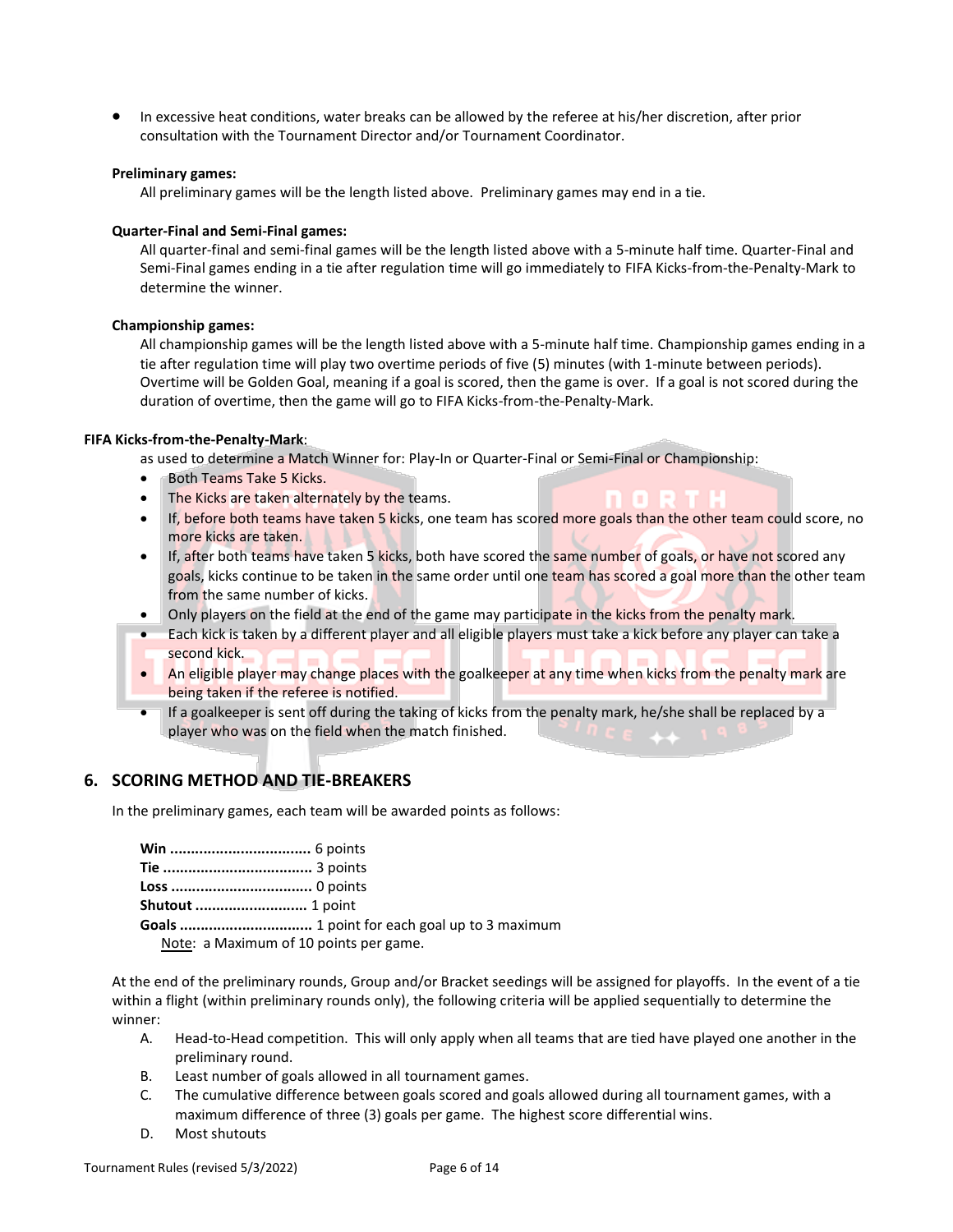- E. Least amount of points per card  $-$  yellow = 1 point, red = 2 points
- F. Least amount of red cards during all tournament games.
- G. FIFA Kicks from the Penalty Mark.
- If three or more teams are tied (within preliminary rounds only), the tie breaking criteria A through D above will be applied sequentially to determine the Playoff seeding. If two or more teams remain tied after a winner is determined, the tie breaking criteria A through D above will be reapplied sequentially until all ties are broken.

#### **7. HOTSHOT AWARDS**

• Medals are awarded only to the division winner (Champion) and runner-up team (Finalist). These are the two teams that either play in the division's championship game or finish 1st and 2nd, respectively, following Round Robin play (i.e.: a 5-team bracket where each team plays the other 4 teams).

#### **8. GAME AND SCORE REPORTING**

• Points: Teams shall be awarded points for game results as follows:

**Win ..................................** 6 points

**Tie ....................................** 3 points

**Loss ..................................** 0 points

**Shut-out ...........................** 1 point

**Goals ................................** 1 point for each goal up to 3 maximum Note: a Maximum of 10 points per game.

- Forfeited games will be scored as 2-to-0 (9 points) in favor of the team that did not forfeit. The Tournament is not responsible in any way, including financial, in case a team plays fewer than 3 games due to an opponent forfeit.
- The Referee will ensure that the game report forms are properly completed, signatures obtained from both coaches, and the scores recorded at the end of each game.
- It is the responsibility of the coaches (or their team managers) to review and sign the game report **PRIOR** to referee submitting the report at the end of the game.
- It is the responsibility of the referee to deliver the completed and signed score card to the appropriate tournament official promptly at the conclusion of each game. In case of a discrepancy, the game report form, signed by the referee, prevails.

 $\overline{\phantom{a}}$ 

#### **9. FIELD AND GAME EQUIPMENT**

- It will be the game Referee's discretion to determine the safety and suitability of player equipment including the wearing of a hard brace. Casts and braces must be padded and approved by the referee prior to each match; braces must be worn as intended by the manufacturer. Using the cast or brace in any intentional manner is grounds for removal from the tournament.
- Players shall wear shin guards in accordance with FIFA laws.
- No jewelry will be allowed.
- ALL teams must check-in PRIOR to playing their first game.
- Players must wear numbers visible on the back of their uniforms and these numbers shall coincide with those listed on the team's Roster. (U8-U9-U10 teams that do not have player numbers on their uniforms must be listed by name on the Roster)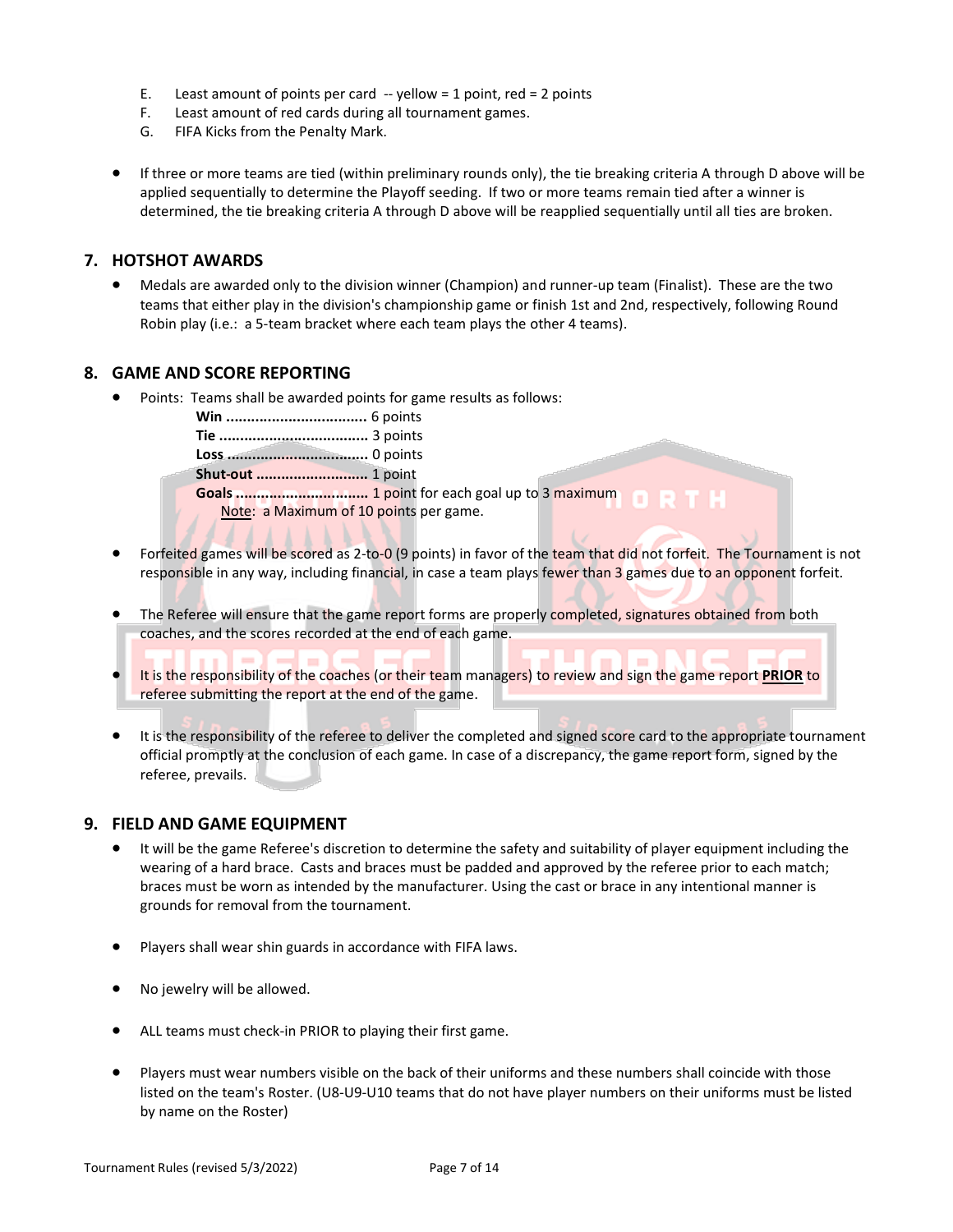- All teams must have a set of alternate jerseys in case of color conflict. The team listed first on the schedule is the HOME team. The HOME team will wear white (or light) colored jerseys. The visitor of AWAY team will wear their dark jersey. Each team must have an alternate jersey color (or pinnies of a different color). The home team (listed first) will be responsible for changing jerseys if there is a color conflict. Pinnies are allowed for all 7-vs-7 and 9-vs-9 teams and all teams that regularly play in recreational leagues.
- The goalie must also have an alternate jersey.
- All efforts will be made to ensure games have complete referee team. When requested by the referee, each team must provide a referee assistant. At the discretion of the referee scheduler, 7-vs-7 and 9-vs-9 matches may not have any referee assistants.
- The designated home team must provide 3 game balls. A size 4 ball is used for U-9 through U-12 play, and a size 5 ball is used for U-13 through U-19 play.
- Players and coaches of both teams will take the same side of the field. All other supporters will take the opposite side. Teams may have up to 3 team officials on the sideline with their players. All team officials need to possess a valid coach card.
- The use of US Soccer and FIFA approved soft headbands are approved. These will have the US Soccer and/or FIFA logos on them.
- Shin guards, covered by socks, are mandatory.
- Field Size U8 = 5-vs-5; approx 100 ft  $\times$  100 ft
- Field Size  $U9/U10 = 7$ -vs-7; approx 135 ft x 195 ft
- Field Size U11 U12 = 9-vs-9; approx 160 ft x 225 ft
- Field Size U13 U19 = 11-vs-11; approx range 165 ft x 300 ft to 210 ft x 330 ft

#### **10. SUBSTITUTIONS**

In all age divisions, unlimited substitutions, prior to any restart, are allowed at the discretion of the referee.

Under no circumstances may substitutions be made after the game has ended in a tie and FIFA penalty kicks will be required to determine a winner.

#### **11. FAILURE TO SHOW AND FORFEITS**

- All tournament games must be played at the time and place scheduled. It is the team's responsibility to be at the assigned location on time.
- A team shall be allowed a five (5) minute grace period after the scheduled kick-off time before the match is considered a forfeit. The following number of players shall constitute a valid team:
	- o U8 (5-vs-5): 4 players minimum
	- o U9/U10 (7-vs-7): 6 players minimum
	- $O$  U11 U12 (9-vs-9): 7 players minimum
	- $O$  U13 U19 (11-v-11): 9 players minimum
- If both teams fail to show or are not ready to play following the five (5) minutes grace period, zero (0) points shall be recorded for both teams.
- Forfeited games will be scored as 2-to-0 (9 points) in favor of the team that did not forfeit. The Tournament is not responsible in any way, including financial, in case a team plays fewer than 3 games due to an opponent forfeit.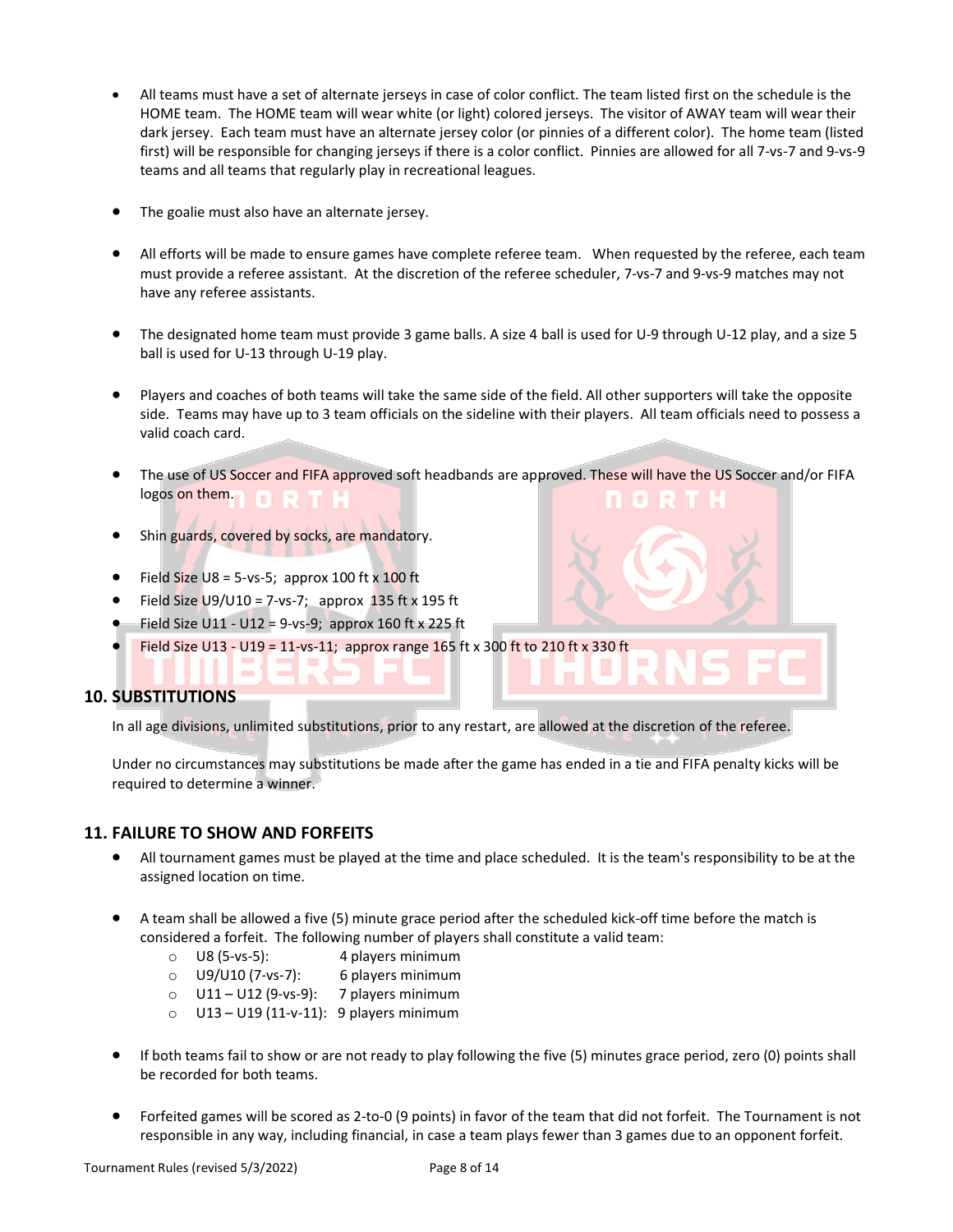- In no case shall a team that forfeits a game be declared a flight winner or a wild card team. If an apparent flight winner forfeits a game, the team in that flight with the next best record shall be named the flight winner. In addition, in divisions where the second place team of one flight plays the first place team of another flight in the semi-final game, in no case shall a team that has forfeited a game be declared the second place team in a flight. The team with the next best record in the flight shall be declared the second place team and play in the semi-final game.
- If a team is the cause for termination of a game, that team will be considered to have forfeited that game. The determination as to which team is the cause for the termination shall be at the sole discretion of the referee on the field and the decision may not be protested.
- Any team forfeiting a championship game will not be entitled to individual trophies or team awards.
- Failure to check-in prior to the team's first scheduled game is grounds for a forfeit.
- Playing a "red-carded player" (a player receiving either a red card or two yellow cards in one game) in the game following the receipt of a red card is grounds for a forfeit.

#### **12. INCLEMENT WEATHER**

- Regardless of weather conditions, coaches and their teams must appear at their respective field site, ready to play as scheduled. Failure to appear will result in forfeiture of the match. Only the tournament director may cancel or postpone a match. Referees may suspend a match only.
- High Temperatures: The tournament committee has the right to institute water breaks, if there are high temperatures during the tournament. This is not a coaching break; players must remain on the field.
- If there is lightning in the area or if the weather could cause risk to participants and those attending the games, play will be suspended. Players, coaches, referee and spectators should immediately move to vehicles or shelter upon a weather stoppage, but should not leave the area until games are declared complete as indicated below.
- In the event of inclement weather or field conditions, the Tournament Director or official representative(s) will have the authority to:
	- A. Relocate or reschedule any game(s).
	- B. Change the duration of any game(s).
	- C. Cancel any preliminary game(s).
	- D. Consider any game terminated by game or tournament officials after one half of play as official as of the time of termination.
	- E. Determine the format for advancement.
	- F. If the weather delay is longer than 30 minutes, all games in progress will be declared complete, with the score at stoppage as the final score, regardless of how many minutes had been played. If the match has never started, every reasonable attempt will be made to reschedule the game.
- If the Tournament Director rules that during a preliminary round penalty kicks will be taken due to inclement weather or field conditions, the following rain rule will apply:
	- A. Each team will take a maximum of five (5) penalty kicks.
	- B. At the end of five (5) penalty kicks, the game will be scored as a 1-0 win for the team that has scored more penalty kicks, or a 0-0 tie if both teams are tied in penalty kicks at the end of five (5) kicks.
	- C. In the overall standings, six (6) points will be given for the win, three (3) point for a tie, and zero (0) points for a loss.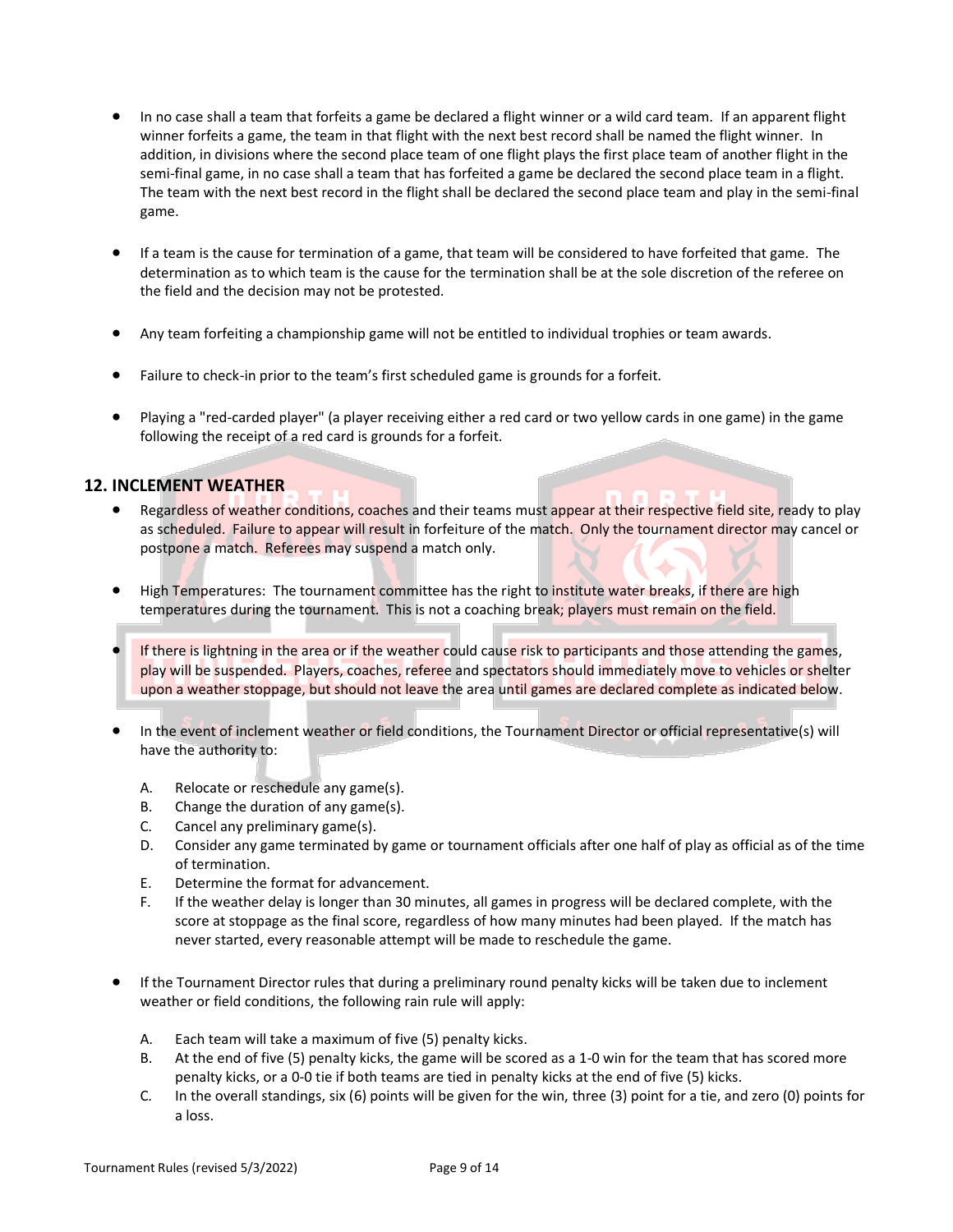- D. If regular games have been played in the bracket and the Tournament Director has determined that other games go to penalty kicks due to inclement weather or field conditions, the regular games' score will revert to a 1-0 win or 0-0 tie.
- There will be no refunds or reimbursements of tournament application fees, hotels, rentals or any other expenses for cancellation or forfeiture of games.

#### **13. CONDUCT**

- Players and Coaches must be on one side of the field, spectators on the other side. Coaches, players, and spectators are not allowed behind the end-line for any reason. Only those with a valid player card and listed on the approved tournament roster may be on the team's side of the field. Each team may be accompanied by up to four (4) registered team officials.
- All coaches have total responsibility for the conduct of their players, substitutes, families and spectators at all times. Coaching from the sidelines (giving direction to one's own team on points of strategy and position) is permitted, provided:
	- A.) No mechanical devices are used;
	- B.) The tone of the voice is instructive and not derogatory;
	- C.) Each coach or substitute remains within their team's Technical Area, which is generally 10 yards on either side of the halfway line;
	- D.) No coach, substitute or spectator makes derogatory remarks or gestures to the referees, other coaches, players, substitutes or spectators;
- Players, coaches, and spectators are expected to conduct themselves within the spirit of the Laws of The Game as well as the letter of the Laws of The Game. Displays of temper or dissent are cause for ejection from the game and the surrounding field area. Repeated violations may result in the suspension of the team from the tournament as decided by the Tournament Director of Competition.

Infractions or violations of Tournament Rules may result in any of the following penalties: o Ineligibility of a player or team from tournament play<br>o Forfeiture of a game or games

- Forfeiture of a game or games
- o Return of trophies or medals
- o Revocation of titles
- If a team withdraws after registration deadline or does not show for the tournament, no refunds will be given.
- If the referee abandons the game, the final score will remain as it is at the time of the abandonment. If abandonment occurs solely due to the misconduct of one team, that team shall forfeit the game.
- Players, coaches and team officials ejected from a game by the referee shall be ineligible for the next scheduled game. Coaches and team officials ejected from a game by the referee shall leave the facility and not return until they are eligible. Coaching remotely (via cell phones, etc.) is not permitted.
- Players receiving three (3) yellow cards during the course of the tournament must sit out their next match.
- Any player receiving a red card ejection shall sit out the next scheduled tournament game.
- A player receiving a second ejection shall be prohibited from competing in additional tournament games.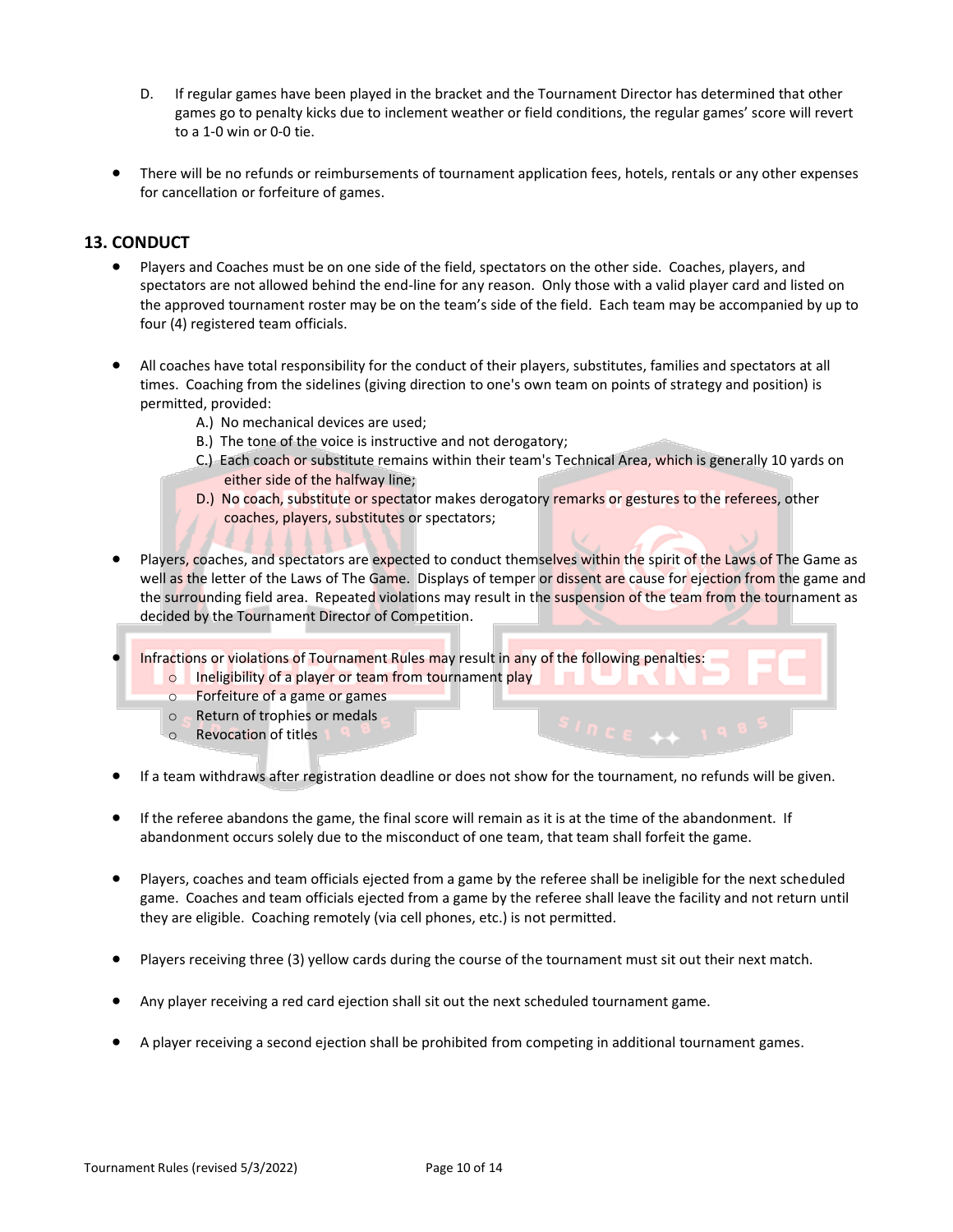- In accordance with the US Club Soccer and USYSA Tournament Hosting Agreements, all red and yellow cards and other matters involving team conduct will be reported to the home club and State/Provincial Association of the team involved as well as the US Club Soccer and USYSA national offices.
- Artificial noise making devices are prohibited.
- Smoking, vaping, chewing tobacco and alcoholic beverages are not permitted at any of the field sites.
- Pets/animals are not permitted at any of the field sites.
- Gum, Candy, Food, and drinks (other than non-colored water) are not permitted on any Artificial Turf Field areas.
- Report of Disciplinary Action:
	- o For United States Teams, their state organization will be notified of that team or teams of any disciplinary action taken or required.
	- o For CONCACAF teams, the USSF will be notified by tournament committee of disciplinary action taken and that the Federation will transmit the disciplinary action taken or required to that team's provincial or national association.

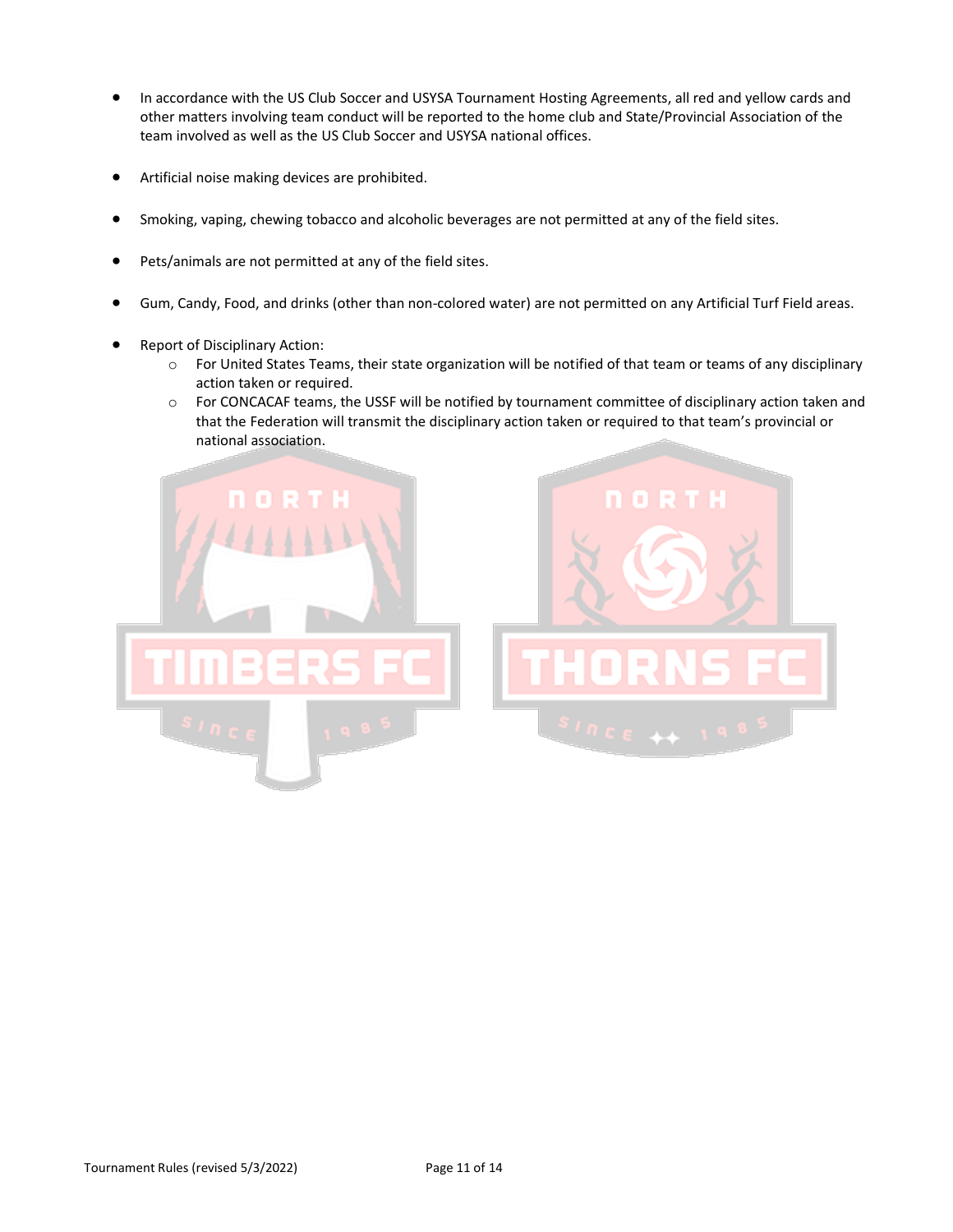#### **14. TEAM CHECK-IN**

#### **Online Credentials Check-in is Mandatory**

The 31st Bill Eisenwinter HOTSHOT Tournament team credentials check-in will be online this year. We will not have a team check-in before the tournament. The teams will still need to do a player check-in 30 minutes prior to their match at the fields.

#### **ALL TEAMS MUST COMPLETE MANDATORY ONLINE CHECK-IN**

Every team's online credential check-in must be completed by: **April 22, 2022** 

Team Credentials include **complete team roster** entered into GotSport, **players cards** uploaded into GotSport and Emergency Contact Form uploaded into GotSport.

**Step 1: Complete your team roster - Deadline: April 22, 2022 – NO EXCEPTIONS**

- o **Log in to your account by going t[o http://system.gotsport.com](http://system.gotsport.com/)**
- o **Team Rosters must be for the 31st Bill Eisenwinter HOTSHOT Tournament. [Click here for instructions on](https://gotsport.zendesk.com/hc/en-us/articles/4407211842199-How-do-I-Build-Event-Roster-Coach-Manager)  [how to complete your roster.](https://gotsport.zendesk.com/hc/en-us/articles/4407211842199-How-do-I-Build-Event-Roster-Coach-Manager)**
- o **Don't forget to add coaches and jersey numbers to your 31st Bill Eisenwinter HOTSHOT Tournament roster.**
- o **IMPORTANT! If there is even a remote chance a player will be playing in the tournament, add them to the roster. You do not want a player to show up to play and not be eligible because they were not put on the roster.**
- o **DO NOT EMAIL ROSTERS. OFFICIAL ROSTERS ARE CREATED IN GOTSPORT. WE CANNOT ACCEPT EMAILED ROSTERS.**
- **ROSTER UPDATES (If applicable):** 
	- Rosters will be locked after the initial deadline (April 22, 2022). IF there are changes to your roster **after the deadline, you will need to contact the tournament at [office@timbersthornsnorthfc.com](mailto:office@timbersthornsnorthfc.com)**
	- **to make any changes to your roster.**
	- **THERE ARE NO ROSTER CHANGES ALLOWED AFTER THE ROSTER FREEZE DATE: MAY 1, 2022**

**Step 2: Upload an image of your player passes**

- o **Lay out your player passes in the order they appear on your roster in rows of 3. Take a picture of the passes or save a PDF file of your passes and upload them into your GotSport application[. Click here for upload](https://gotsport.zendesk.com/hc/en-us/articles/4408013292183-How-do-I-Upload-Documents-for-Online-Check-In-The)  [instructions.](https://gotsport.zendesk.com/hc/en-us/articles/4408013292183-How-do-I-Upload-Documents-for-Online-Check-In-The)**
- o **The image/upload of the player passes does not make the players eligible. Only players listed on the 31st Bill Eisenwinter HOTSHOT Tournament ROSTER are eligible.**
- o **All player passes must match your roster. If a player is not on the roster, do not include their pass.**
- o **All passes must be from the same association. We accept passes from USYS and US Club Soccer, but they cannot be mixed.**
- o **Bring all player passes with you to the tournament.**

Step 3: If you will be using guest players, upload an image of your guest player passes with their guest player permission form.

- o Guest player forms come from the player's home association and require the signature of their current coach. Guest player passes must be uploaded and have them bring the pass with them.
- IMPORTANT: GUEST PLAYERS MUST BE REGISTERED TO THE SAME ASSOCIATION AS THE TEAM. YOU MAY NOT MIX US CLUB AND USYS REGISTERED PLAYERS. ALL PLAYERS MUST BE REGISTRED TO THE SAME ASSOCIATION.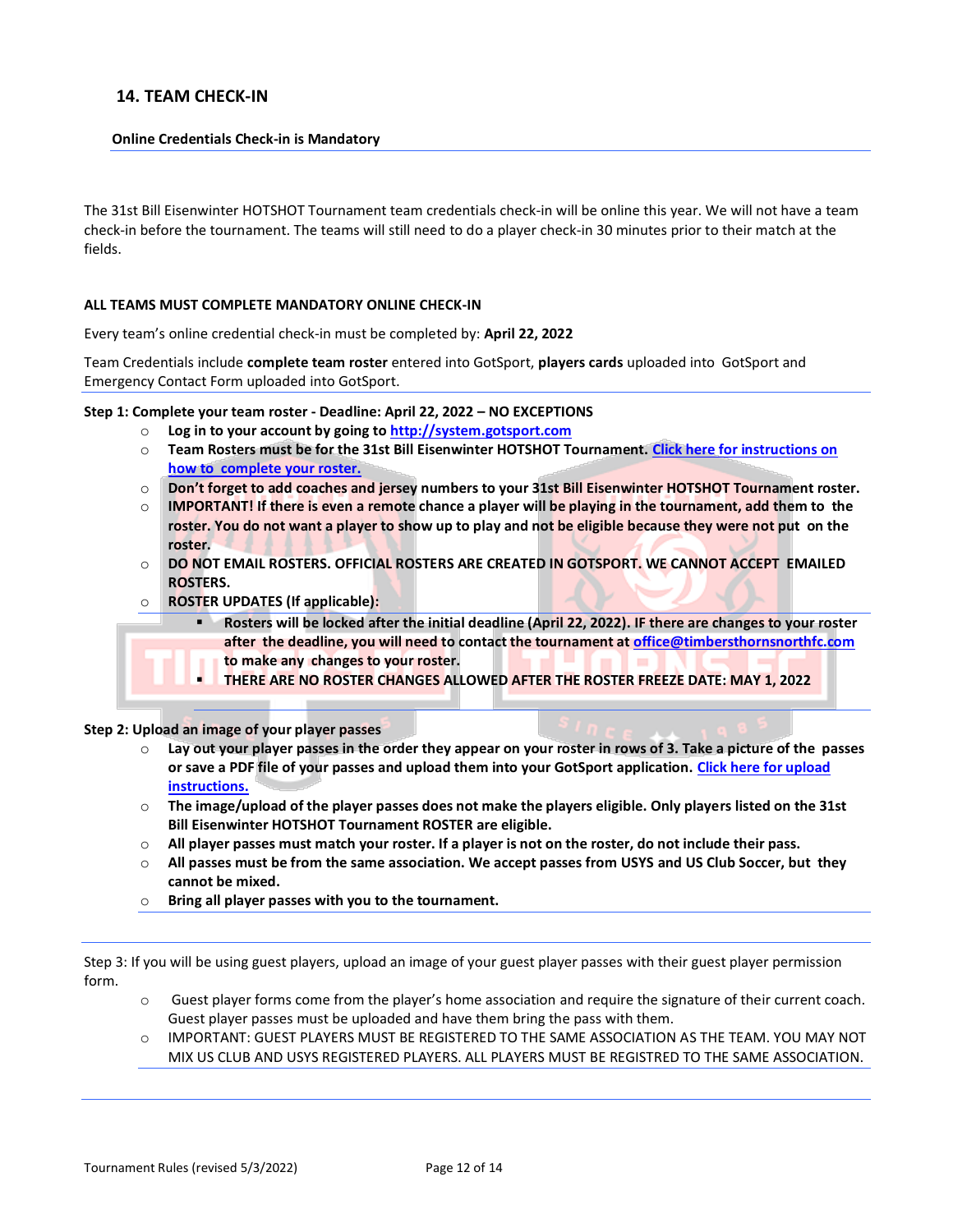**Step 4: Upload the attached "EMERGENCY CONTACT FORM"** 

- o **Take a picture of the "EMERGENCY CONTACT FORM" or save a PDF file and upload it into your GotSport application.**
- o **[Click here to download emergency contact form.](https://www.timbersthornsnorthfc.com/_files/ugd/1de7a6_b6c1641469ef438e90b01fea2a6437b9.pdf)**
- o **[Click here for emergency contact form upload instructions.](https://gotsport.zendesk.com/hc/en-us/articles/4408013292183-How-do-I-Upload-Documents-for%20Online-Check-In-)**